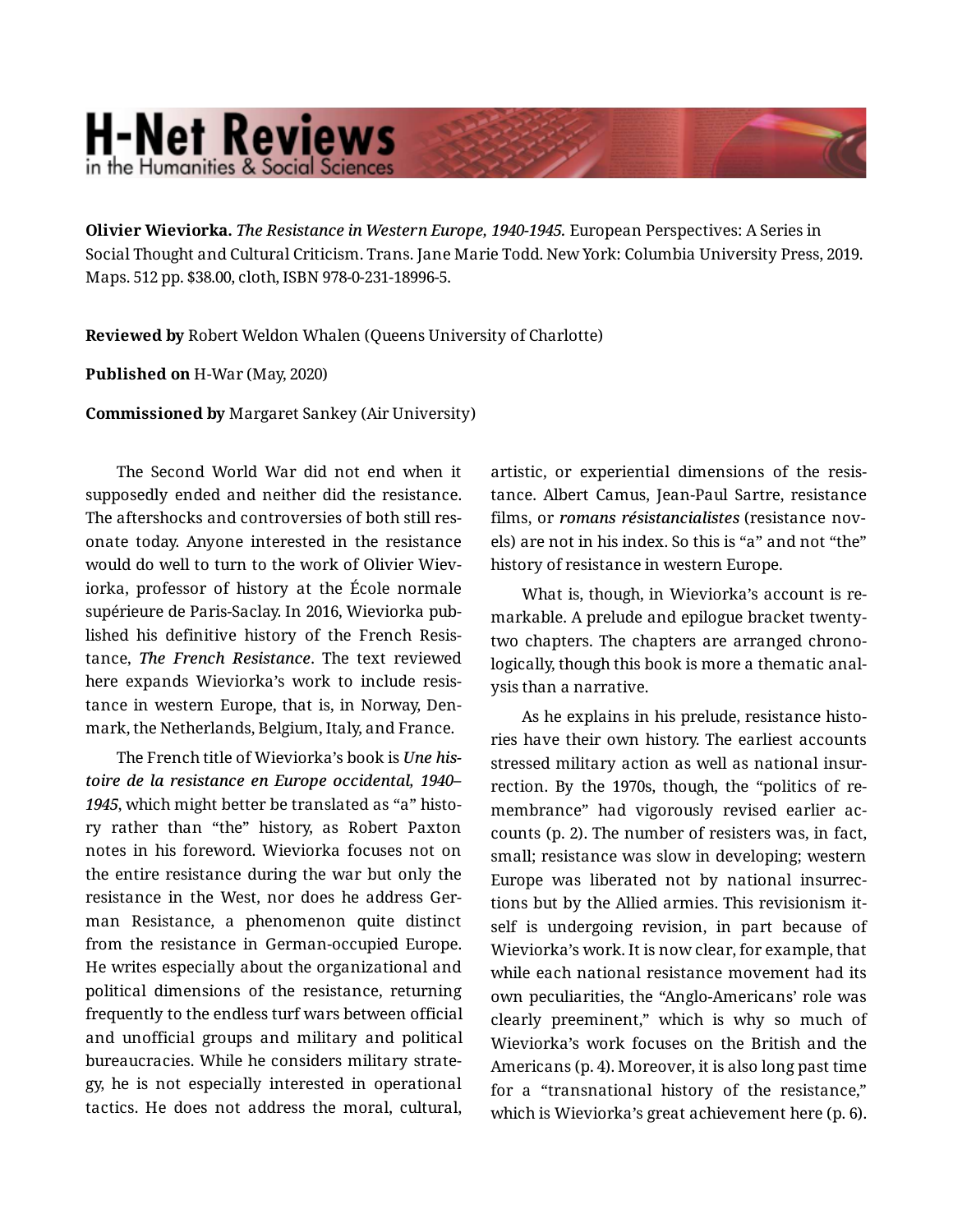To be sure, Wieviorka's book is only about western Europe, not Germany, and not resistance in east‐ ern Europe or the Soviet Union. Still, this transna‐ tional history is a unique and important begin‐ ning.

Wieviorka is a master of the astonishing intri‐ cacies and complexities of resistance politics. Within each nation, political groups, ideological factions, and inflated egos clashed, and all of these collisions then constantly rattled the Anglo-Ameri‐ cans. Tensions around Charles de Gaulle and with‐ in the French Resistance are well known (in part thanks to Wieviorka's earlier work); here, Wievior‐ ka explores in detail matters ranging from faction‐ alism among Norwegian politicians to interest group battles among the Danes and the Dutch. Wieviorka's account of Anglo-American resistance politics is equally masterful. The British, for exam‐ ple, had not one but several bureaucracies de‐ signed to "set Europe ablaze," including the SOE (Special Operations Executive), MI6, and a variety of military intelligence agencies, and of course, they did not exactly get along (p. 29). While Wiev‐ iorka highlights bureaucratic infighting, he also of‐ fers intriguing commentary on a variety of other issues, including the underground press, propagan‐ da, and technology. Wieviorka's chief concern is with the resistance, but his concluding comments about the politics of liberation are just as insight‐ ful.

Throughout, Wieviorka's transnational per‐ spective is especially fruitful. What is the relation‐ ship between the resistance and the "Anglo-Ameri‐ cans"? "The Western resistance would have been powerless without Anglo-American aid; but the Al‐ lied secret services would have been blind without the cooperation of national resistance movements" (p. 394). To understand the French Resis‐ tance it is helpful to compare it to, for instance, the Belgian Resistance. If, by 1944, France and Italy were at the center of Anglo-American operations, one must not forget the "peripheries" of the resis‐ tance, including the Norwegians, the Dutch, and the Danes (p. 334). And what were the Soviets up to? Wieviorka explores all of these issues, and more, in careful and precise detail.

Wieviorka is rightly considered the premier historian of the World War II resistance in western Europe. His earlier work on the French Resistance and now this work on the western European Resis‐ tance are fundamental sources for any inquiry into this topic. *The Resistance in Western Europe, 1940–1945* is a splendid example of erudition, ex‐ haustive research, and thoughtful analysis.